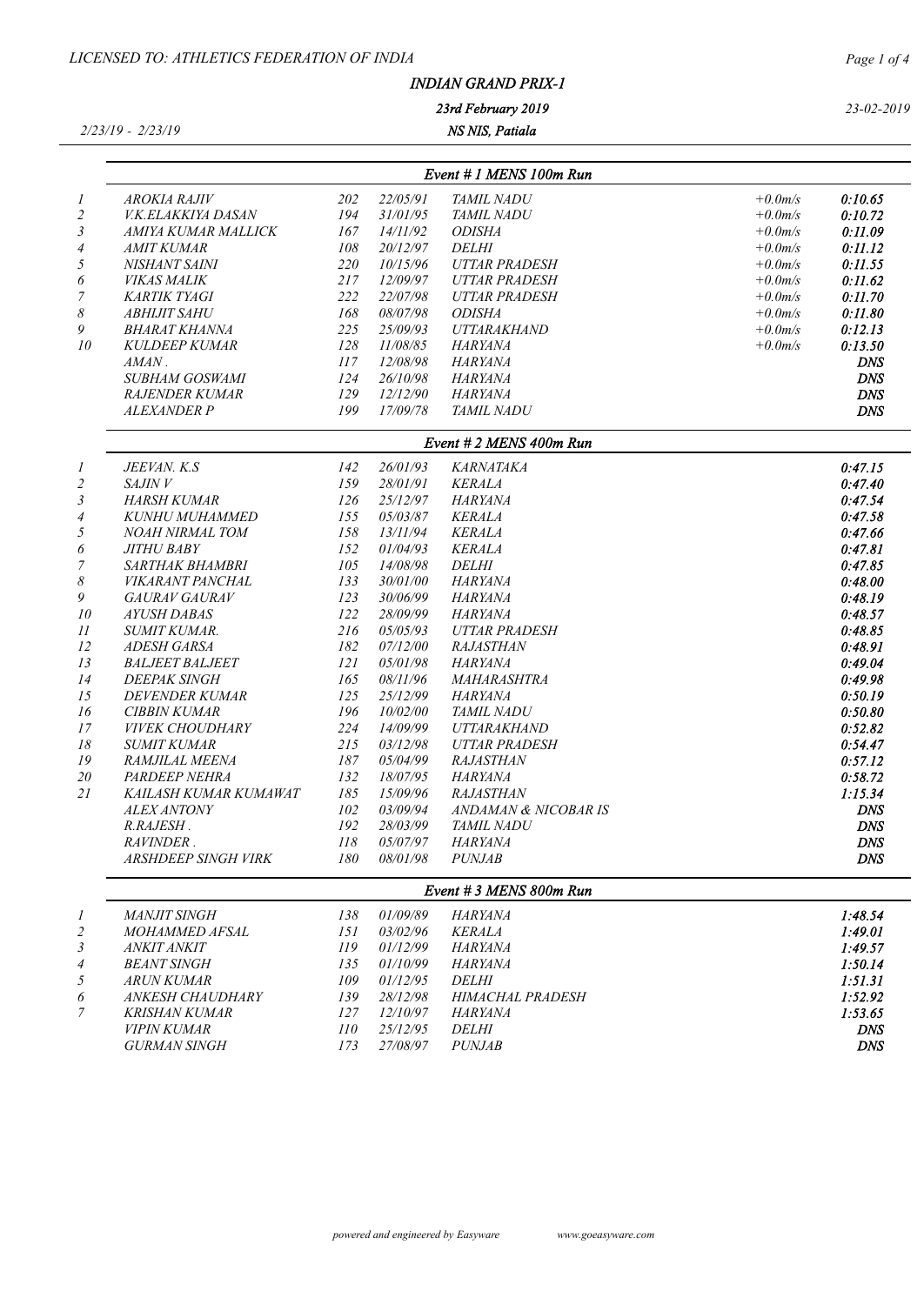|                       | LICENSED TO: ATHLETICS FEDERATION OF INDIA                    |            | Page 2 of 4          |                                         |           |                   |
|-----------------------|---------------------------------------------------------------|------------|----------------------|-----------------------------------------|-----------|-------------------|
|                       |                                                               |            |                      |                                         |           |                   |
|                       |                                                               |            |                      | 23rd February 2019                      |           | 23-02-2019        |
|                       | $2/23/19 - 2/23/19$                                           |            |                      |                                         |           |                   |
|                       |                                                               |            |                      | Event # 4 MENS 400m Hurdles             |           |                   |
| 1                     | DHARUN AYYASAMY                                               | 193        | 31/12/96             | <b>TAMIL NADU</b>                       |           | 0:50.05           |
| $\overline{c}$        | <b>JABIR MP</b>                                               | 154        | 08/06/96             | <b>KERALA</b>                           |           | 0:50.67           |
| $\mathfrak{Z}$        | RAMACHANDRAN M                                                | 198        | 29/12/91             | <b>TAMIL NADU</b>                       |           | 0:51.27           |
| $\overline{4}$        | <b>JASHANJOT SINGH</b>                                        | 175        | 07/02/95             | <b>PUNJAB</b>                           |           | 0:51.65           |
| 5                     | SANTHOSH KUMAR T                                              | 197        | 01/01/98             | <b>TAMIL NADU</b>                       |           | 0:52.03           |
| 6                     | <b>AFTAB ALAM</b>                                             | 212        | 05/03/97             | <b>UTTAR PRADESH</b>                    |           | 0:52.04           |
| 7                     | <b>MUHAMMED ANAS K</b>                                        | 163        | 05/01/98             | <b>MAHARASHTRA</b>                      |           | 0:53.43           |
| 8                     | <b>VIJAY SINGH MALIK</b>                                      | 131        | 10/01/93             | HARYANA                                 |           | 0:53.50           |
|                       | <b>JITHIN PAUL</b>                                            | 156        | 13/03/90             | <b>KERALA</b>                           |           | <b>DNF</b>        |
|                       |                                                               |            |                      | Event # 5 MENS 3000m Steeplechase       |           |                   |
| $\boldsymbol{l}$      | <b>AVINASH SABLE</b>                                          | 164        | 13/09/94             | <b>MAHARASHTRA</b>                      |           | 8:41.87           |
| $\overline{c}$        | SHANKAR LAL SWAMI                                             | 186        | 05/07/96             | <b>RAJASTHAN</b>                        |           | 8:56.45           |
| $\mathfrak{Z}$        | <b>DURGA BAHADUR BUDHA</b>                                    | 223        | 03/05/90             | <b>UTTARAKHAND</b>                      |           | 9:00.01           |
| $\overline{4}$<br>5   | RAKESH KUMAR SWAMI                                            | 184        | 07/01/94             | <b>RAJASTHAN</b>                        |           | 9:19.44           |
|                       | AKASH S                                                       | 157        | 06/16/94             | <b>KERALA</b>                           |           | 10:10.14          |
|                       |                                                               |            |                      | Event # 6 MENS High Jump                |           |                   |
| $\overline{I}$        | SARVESH ANIL                                                  | 230        | 17/06/95             | MAHARASHTRA                             |           | 2.10m             |
| 2                     | <b>CHETHAN B</b>                                              | 228        | 18/08/92             | <b>KARNATAKA</b>                        |           | 2.10m             |
|                       | <b>BHARTHIV</b>                                               | 229        | 20/05/94             | <b>TAMIL NADU</b>                       |           | $N\!M$            |
|                       |                                                               |            |                      | Event # 7 MENS Long Jump                |           |                   |
|                       | ATHISTAM.K JUMPER                                             | 195        | 17/05/93             | TAMIL NADU                              | $+0.0m/s$ | 7.32m             |
|                       | <b>WAYNE PEPPIN</b>                                           | 200        | 02/09/83             | TAMIL NADU                              | $-1.6m/s$ | 7.21 <sub>m</sub> |
|                       | <b>MEHAKPREET SINGH</b>                                       | 176        | 26/03/95             | <b>PUNJAB</b>                           | $+0.5m/s$ | 7.19m             |
|                       | <b>M SILAMBARASAN</b>                                         | 204        | 27/12/92             | <b>TAMIL NADU</b>                       | nwi       | 7.13m             |
|                       | <b>ABHISHEK N SHETTY</b>                                      | 143        | 03/06/92             | <b>KARNATAKA</b>                        | nwi       | 6.46m             |
|                       | RISHABH RISHISHWAR                                            | 219        | 09/03/00             | <b>UTTAR PRADESH</b>                    | nwi       | 6.46m             |
|                       | <b>RAMANDEEP SINGH</b>                                        | 178        | 01/07/98             | <b>PUNJAB</b>                           | nwi       | 6.43m             |
| $\boldsymbol{\delta}$ | <b>BOOTA SINGH</b>                                            | 136        | 01/04/91             | HARYANA                                 | nwi       | 6.42m             |
| 9                     | <b>SAMUEL R</b>                                               | 201        | 18/02/95             | <i>TAMIL NADU</i>                       | nwi       | 6.30 <sub>m</sub> |
| 10                    | <i>ALEXANDER P</i>                                            | 199        | 17/09/78             | <b>TAMIL NADU</b>                       | nwi       | 4.88m             |
|                       | KARTIK TYAGI<br>SREESHANKAR M                                 | 222<br>153 | 22/07/98<br>27/03/99 | UTTAR PRADESH<br><b>KERALA</b>          |           | NМ<br><b>DNS</b>  |
|                       |                                                               |            |                      |                                         |           |                   |
|                       | TAJINDER PAL SI TOOR                                          |            | $179$ $13/11/94$     | Event #8 MENS Shot Put<br><b>PUNJAB</b> |           | 20.13m            |
| $\boldsymbol{l}$      | 20.13, 19.62, 19.88, 19.79, NM, 19.97                         |            |                      |                                         |           |                   |
| 2                     | <b>INDERJEET SINGH</b><br>19.04, 19.35, 19.10, 18.24, NM, NM  |            | 137 19/04/88         | HARYANA                                 |           | 19.35m            |
| 3                     | <i>JASDEEP SINGH</i><br>17.74, 18.10, 18.33, 18.59, 18.33, NM |            | $174$ 06/10/90       | <i>PUNJAB</i>                           |           | 18.59m            |
| 4                     | PARAMJEET SINGH                                               |            | 103 11/11/93         | CHANDIGARH                              |           | 17.96m            |
| 5                     | PARVEEN PARVEEN                                               |            | $134$ $10/10/93$     | HARYANA                                 |           | 17.19m            |
| 6                     | PRABHKIRPAL SINGH                                             | 177        | 12/07/97             | <b>PUNJAB</b>                           |           | 16.14m            |
|                       |                                                               |            |                      | Event #9 MENS Discus Throw              |           |                   |
| $\boldsymbol{l}$      | <i>MITHRAVARUN S</i><br>52.78, NM, NM, 52.36, 53.27, 52.11    |            | 203 09/07/97         | <b>TAMIL NADU</b>                       |           | 53.27m            |
| 2                     | SURJEET GURRA<br>48.19, 48.30, NM, NM, 46.07, 47.41           |            | $107$ $09/12/98$     | <i>DELHI</i>                            |           | 48.30m            |
| 3                     | AAKASH ANTIL<br>42.67, 46.40, 45.66, NM, 43.41, NM            |            | $120$ $09/29/91$     | HARYANA                                 |           | 46.40m            |
| $\overline{4}$        | ABHISHEK N SHETTY 143 03/06/92                                |            |                      | KARNATAKA                               |           | 40.71m            |

*5 BOOTA SINGH 136 01/04/91 HARYANA 39.18m*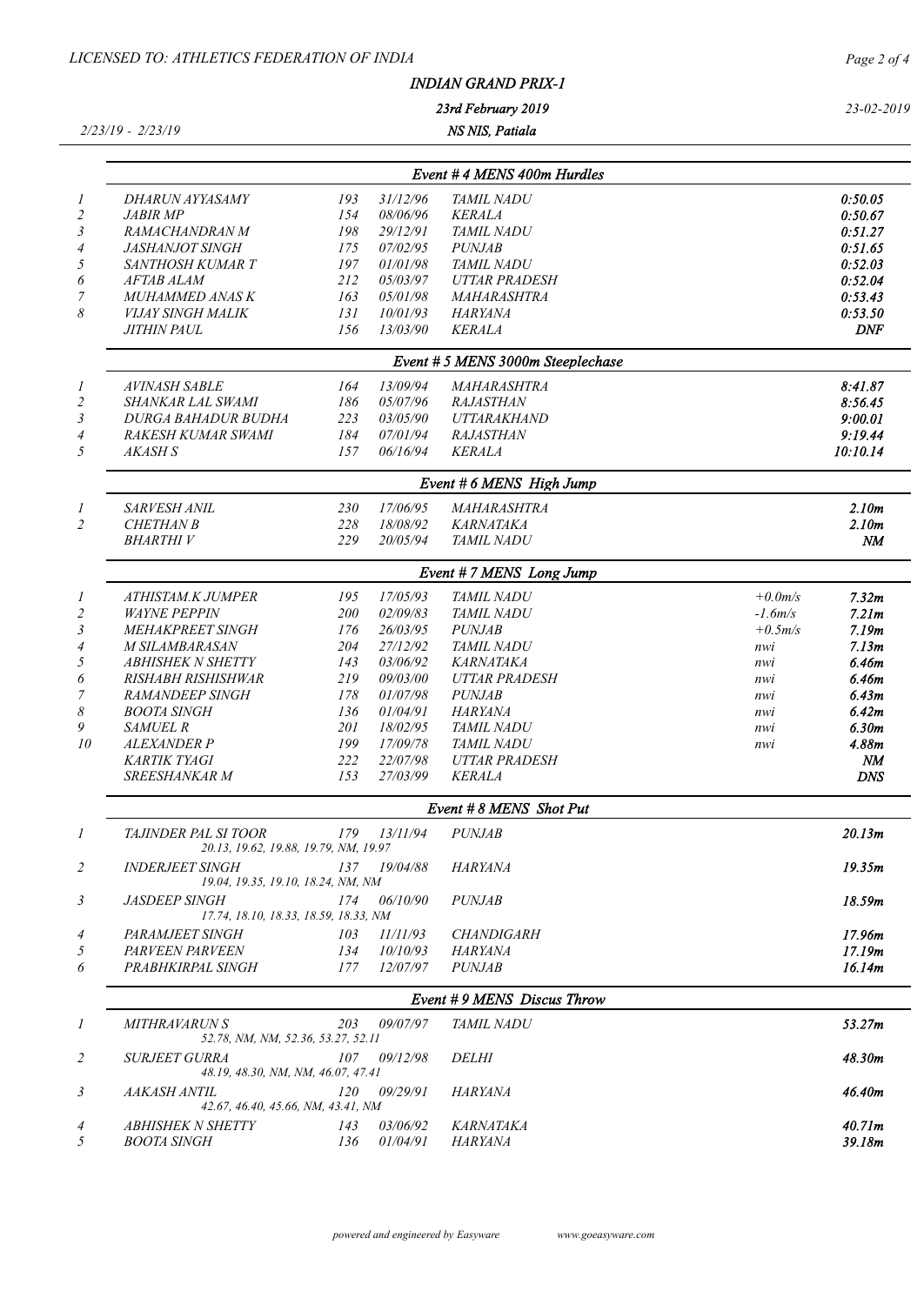## *INDIAN GRAND PRIX-1*

*23rd February 2019*

*2/23/19 - 2/23/19*

*NS NIS, Patiala*

*23-02-2019*

|                         |                                                                |     |          | Event #10 MENS Javelin Throw |            |            |
|-------------------------|----------------------------------------------------------------|-----|----------|------------------------------|------------|------------|
| 1                       | <b>VIPIN KASANA</b><br>77.87, 75.21, 72.43, NM, NM, NM         | 213 | 04/08/87 | <b>UTTAR PRADESH</b>         |            | 77.87m     |
| 2                       | <b>ABHISHEK SINGH</b><br>67.51, 73.75, 73.44, 71.43, 76.74, NM | 221 | 20/05/95 | <b>UTTAR PRADESH</b>         |            | 76.74m     |
| 3                       | <b>ARSH DEEP SINGH</b><br>73.15, 66.33, NM, 74.05, NM, NM      | 172 | 05/04/99 | <b>PUNJAB</b>                |            | 74.05m     |
| 4                       | <i><b>ABHISHEK DRALL</b></i>                                   | 106 | 11/05/98 | <i>DELHI</i>                 |            | 73.18m     |
| 5                       | <b>RISHABH NEHRA</b>                                           | 218 | 10/12/99 | <b>UTTAR PRADESH</b>         |            | 68.38m     |
| 6                       | <b>ANUJ KALERA</b>                                             | 183 | 28/11/01 | <b>RAJASTHAN</b>             |            | 62.50m     |
|                         | <b>SATENDRA KUMAR</b>                                          | 214 | 19/07/95 | <b>UTTAR PRADESH</b>         |            | 61.21m     |
| 8                       | <b>SUMIT MALIK</b>                                             | 130 | 12/14/96 | HARYANA                      |            | 61.09m     |
| 9                       | <b>THAKOR PINTUJI</b>                                          | 112 | 01/06/95 | <b>GUJARAT</b>               |            | 57.66m     |
|                         |                                                                |     |          | Event #11 WOMENS 100m Run    |            |            |
| 1                       | <b>DUTEE CHAND</b>                                             | 166 | 03/02/96 | <b>ODISHA</b>                | $+0.0m/s$  | 0:11.51    |
|                         | DHANALAKSHMI S                                                 | 189 | 05/06/98 | <b>TAMIL NADU</b>            | $+0.0$ m/s | 0:11.98    |
| 3                       | <b>AMRIT KAUR</b>                                              | 170 | 09/11/96 | <b>PUNJAB</b>                | $+0.0m/s$  | 0:12.47    |
|                         |                                                                |     |          | Event #12 WOMENS 400m Run    |            |            |
| 1                       | VISMAYA VK                                                     | 150 | 14/05/97 | <b>KERALA</b>                |            | 0:53.60    |
| $\overline{\mathbf{c}}$ | <b>ANJALI DEVI</b>                                             | 114 | 15/09/99 | HARYANA                      |            | 0:54.50    |
| 3                       | PRACHI.                                                        | 205 | 20/12/96 | <b>UTTAR PRADESH</b>         |            | 0:54.68    |
| 4                       | <i>SONIA BAISHYA</i>                                           | 226 | 31/12/95 | <b>WEST BENGAL</b>           |            | 0:54.82    |
| 5                       | AISHWARYA MISHRA                                               | 162 | 16/08/97 | MAHARASHTRA                  |            | 0:55.64    |
| 6                       | KAVITA.                                                        | 113 | 30/12/97 | <b>HARYANA</b>               |            | 0:56.05    |
| $\overline{7}$          | <i>SUBHAV</i>                                                  | 191 | 31/08/99 | TAMIL NADU                   |            | 0:56.24    |
|                         | M R POOVAMMA                                                   | 141 | 05/06/90 | <b>KARNATAKA</b>             |            | <b>DNS</b> |
|                         |                                                                |     |          | Event #13 WOMENS 800m Run    |            |            |
| 1                       | <b>JISNA MATHEW</b>                                            | 147 | 07/01/99 | <b>KERALA</b>                |            | 2:09.17    |
| $\overline{2}$          | PRIYA K PRIYA                                                  | 188 | 15/06/97 | <b>TAMIL NADU</b>            |            | 2:09.76    |
| 3                       | <b>ARCHANA ADHAV</b>                                           | 160 | 14/07/95 | <b>MAHARASHTRA</b>           |            | 2:10.98    |
| 4                       | YAMUNA LADKAT                                                  | 161 | 20/04/98 | <b>MAHARASHTRA</b>           |            | 2:11.61    |
| 5                       | <b>SNEHAK</b>                                                  | 145 | 19/05/99 | <b>KERALA</b>                |            | 2:14.42    |
| 6                       | <b>ABITHA MARY MANUEL</b>                                      | 146 | 24/11/98 | <b>KERALA</b>                |            | 2:15.35    |
| 7                       | KOMAL CHAUDHARY                                                | 101 | 01/06/95 | ANDAMAN & NICOBAR IS         |            | 2:15.62    |
|                         | SAHANA H M                                                     | 140 | 16/05/95 | <b>KARNATAKA</b>             |            | <b>DNS</b> |

*Event # 14 WOMENS 400m Hurdles SARITABEN GAYAKWAD 111 01/06/94 GUJARAT 0:59.28 ANU R 149 20/04/93 KERALA 0:59.54 Event # 15 WOMENS 3000m Steeplechase*

|                | PARUL CHAUDHARY          | 207 | 15/04/95 | <b>UTTAR PRADESH</b> | 10:45.12 |
|----------------|--------------------------|-----|----------|----------------------|----------|
| ∠              | CHINTA YADAV             | 211 | 26/03/93 | UTTAR PRADESH        | 10:46.58 |
| 3              | <i>SUDHA SINGH</i>       | 210 | 25/06/86 | UTTAR PRADESH        | 10:54.80 |
| $\overline{4}$ | <i>RICHIA BHADAURIYA</i> | 206 | 28/01/97 | UTTAR PRADESH        | 10:58.01 |
|                | SUGANDHA GURJAR          | 208 | 02/08/96 | <b>UTTAR PRADESH</b> | 11:04.70 |
|                |                          |     |          |                      |          |

|   | Event #16 WOMENS Long Jump  |     |          |                   |                   |  |  |  |
|---|-----------------------------|-----|----------|-------------------|-------------------|--|--|--|
|   | M. SOWMIYA                  | 190 | 25/03/96 | <b>TAMIL NADU</b> | 5.73m             |  |  |  |
| ∸ | <i><b>MARENA GEORGE</b></i> | 144 | 02/04/95 | <i>KERALA</i>     | 5.70 <sub>m</sub> |  |  |  |
|   | <i>NEENA PINTO</i>          | 148 | 02/05/91 | <i>KERALA</i>     | NM                |  |  |  |
|   |                             |     |          |                   |                   |  |  |  |